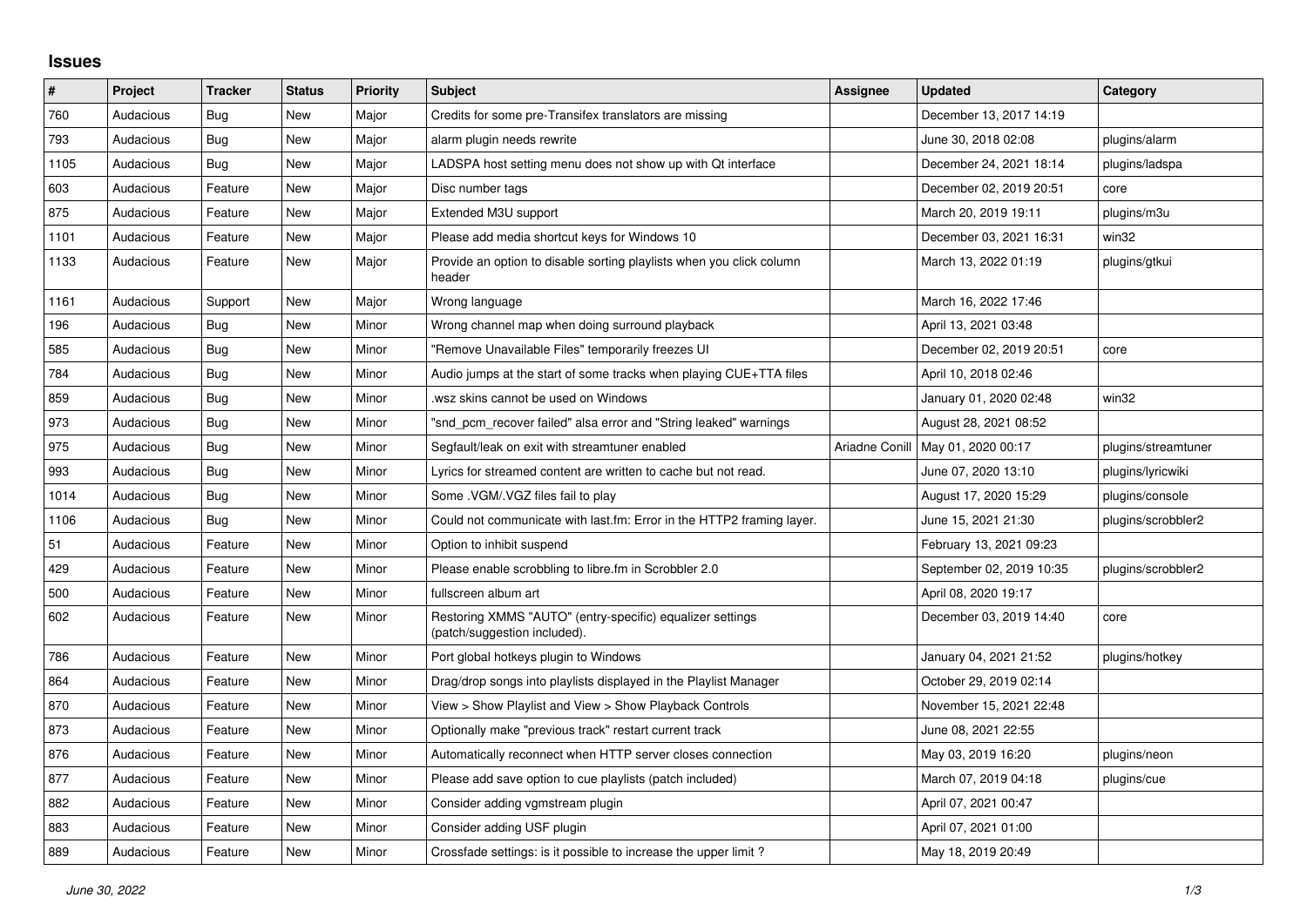| $\vert$ # | Project   | <b>Tracker</b> | <b>Status</b> | <b>Priority</b> | <b>Subject</b>                                                                                      | Assignee   | <b>Updated</b>          | Category                 |
|-----------|-----------|----------------|---------------|-----------------|-----------------------------------------------------------------------------------------------------|------------|-------------------------|--------------------------|
| 899       | Audacious | Feature        | New           | Minor           | Album art (cover) as an additional columun in Qt version                                            |            | August 28, 2019 10:20   |                          |
| 907       | Audacious | Feature        | <b>New</b>    | Minor           | QtNetwork-based HTTP client                                                                         |            | October 26, 2019 13:41  |                          |
| 908       | Audacious | Feature        | New           | Minor           | Use QtXml instead of libxml2                                                                        |            | October 26, 2019 14:21  |                          |
| 909       | Audacious | Feature        | New           | Minor           | remember open/close status of equalizer and equalizer-presets<br>windows                            |            | April 22, 2020 06:56    | libaudgui                |
| 913       | Audacious | Feature        | New           | Minor           | Play / create new playlist from selection                                                           |            | December 02, 2019 20:13 | plugins/qtui             |
| 918       | Audacious | Feature        | New           | Minor           | Replace libguess with libuchardet                                                                   |            | November 19, 2019 05:50 |                          |
| 924       | Audacious | Feature        | New           | Minor           | Option to replace playlist contents by drag and drop                                                |            | December 02, 2019 20:15 |                          |
| 943       | Audacious | Feature        | New           | Minor           | Being able to add several folders to the library, and arrange that<br>Audacious recognizes symlinks |            | March 23, 2020 15:41    | plugins/search tool      |
| 945       | Audacious | Feature        | New           | Minor           | Balance control in newer interface                                                                  |            | March 23, 2020 13:28    | plugins/qtui             |
| 955       | Audacious | Feature        | New           | Minor           | Enqueue option                                                                                      |            | April 09, 2020 03:54    |                          |
| 956       | Audacious | Feature        | <b>New</b>    | Minor           | Stream to chromecast                                                                                |            | January 11, 2021 01:19  |                          |
| 968       | Audacious | Feature        | New           | Minor           | Loop PSF files at normal loop points during repeat mode                                             |            | April 16, 2020 03:25    | plugins/psf              |
| 969       | Audacious | Feature        | New           | Minor           | streamtuner plugin: Please add column-sortability, or at least sort<br>alphabetically by 1st column |            | June 16, 2020 09:54     | plugins/streamtuner      |
| 987       | Audacious | Feature        | <b>New</b>    | Minor           | Closing of Search Library tool by same method as opening it                                         |            | May 13, 2020 00:15      |                          |
| 995       | Audacious | Feature        | <b>New</b>    | Minor           | Add star rating to songs                                                                            |            | June 16, 2020 09:56     |                          |
| 996       | Audacious | Feature        | New           | Minor           | Refine playlists when searching (search all playlists)                                              |            | June 16, 2020 09:58     |                          |
| 1011      | Audacious | Feature        | New           | Minor           | Visible separator of folders in the playlist                                                        |            | July 18, 2020 16:10     |                          |
| 1013      | Audacious | Feature        | New           | Minor           | Request re Album Art using music file metatag                                                       |            | August 03, 2020 22:48   |                          |
| 1017      | Audacious | Feature        | New           | Minor           | QT Global Hotkeys rework proposal and cross-platform support                                        | Domen Mori | December 07, 2020 04:22 | plugins/hotkey           |
| 1046      | Audacious | Feature        | New           | Minor           | Add all id3v2 frames in the settings of Playlist available columns                                  |            | December 28, 2020 21:14 | plugins/gtkui            |
| 1047      | Audacious | Feature        | New           | Minor           | Stop playing after any chosen track                                                                 |            | December 29, 2020 01:23 |                          |
| 1048      | Audacious | Feature        | New           | Minor           | PipeWire support                                                                                    |            | May 04, 2022 19:36      |                          |
| 1057      | Audacious | Feature        | <b>New</b>    | Minor           | Matroska (mka) chapter support                                                                      |            | August 27, 2021 22:54   |                          |
| 1058      | Audacious | Feature        | New           | Minor           | Allow changing the language/locale in settings                                                      |            | January 30, 2021 18:11  |                          |
| 1066      | Audacious | Feature        | New           | Minor           | Allow Equalizer window to be resized.                                                               |            | February 11, 2021 10:05 |                          |
| 1067      | Audacious | Feature        | New           | Minor           | Equalizer adjustments are coarse.                                                                   |            | February 11, 2021 10:09 |                          |
| 1071      | Audacious | Feature        | New           | Minor           | Linkage could be improved for packagers.                                                            |            | March 31, 2021 00:32    |                          |
| 1072      | Audacious | Feature        | New           | Minor           | QT AOSD plugin                                                                                      |            | February 17, 2021 21:18 | plugins/aosd             |
| 1076      | Audacious | Feature        | New           | Minor           | Adjustable background and fonts colors and fonts size in<br>playlist---zoomable playlist            | Tom Hammer | March 09, 2021 00:38    | plugins/playlist-manager |
| 1082      | Audacious | Feature        | New           | Minor           | File writer option to pad track numbers with leading zeros                                          |            | March 31, 2021 00:15    | plugins/filewriter       |